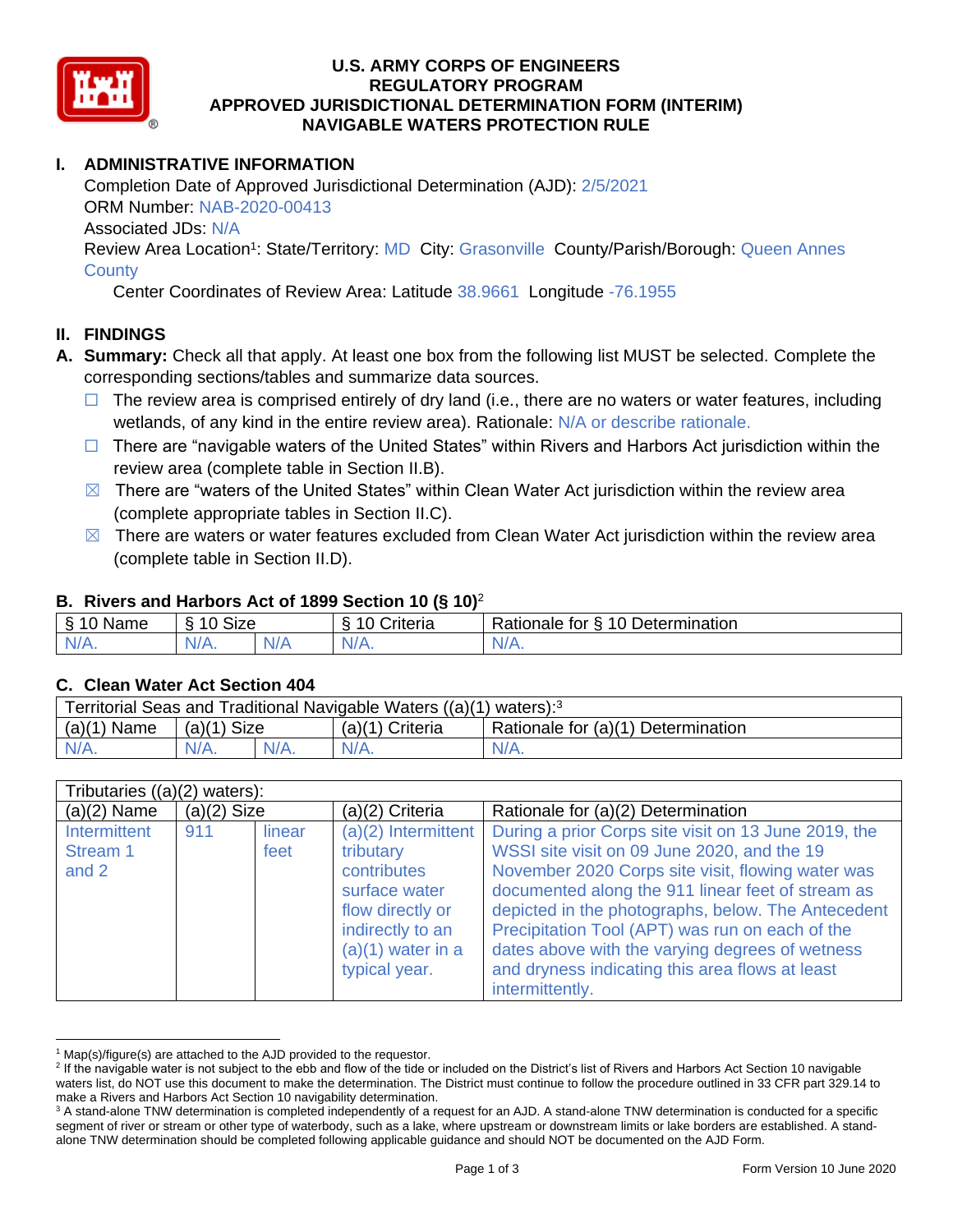

#### **U.S. ARMY CORPS OF ENGINEERS REGULATORY PROGRAM APPROVED JURISDICTIONAL DETERMINATION FORM (INTERIM) NAVIGABLE WATERS PROTECTION RULE**

| Lakes and ponds, and impoundments of jurisdictional waters $((a)(3)$ waters): |               |  |                   |                                    |  |
|-------------------------------------------------------------------------------|---------------|--|-------------------|------------------------------------|--|
| $(a)(3)$ Name                                                                 | $(a)(3)$ Size |  | $(a)(3)$ Criteria | Rationale for (a)(3) Determination |  |
| $N/A$ .                                                                       | $N/A$ .       |  | $N/A$ .           | $N/A$ .                            |  |

| Adjacent wetlands $((a)(4)$ waters): |               |                  |                                                          |                                                                                                                                                                                                                                                                                                                                                                                                                                                                                                                                                                                                                                                                                                         |  |
|--------------------------------------|---------------|------------------|----------------------------------------------------------|---------------------------------------------------------------------------------------------------------------------------------------------------------------------------------------------------------------------------------------------------------------------------------------------------------------------------------------------------------------------------------------------------------------------------------------------------------------------------------------------------------------------------------------------------------------------------------------------------------------------------------------------------------------------------------------------------------|--|
| $(a)(4)$ Name                        | $(a)(4)$ Size |                  | (a)(4) Criteria                                          | Rationale for (a)(4) Determination                                                                                                                                                                                                                                                                                                                                                                                                                                                                                                                                                                                                                                                                      |  |
| <b>WA 1-6</b>                        | 0.335         | $\text{acre}(s)$ | (a)(4) Wetland<br>abuts an $(a)(1)$ -<br>$(a)(3)$ water. | The wetlands met all three parameters and directly<br>abuts the unnamed tributary. The soils met the F3 -<br>Depleted Matrix hydric indicator, the vegetation was<br>determined hydrophytic through the dominance test,<br>and hydrology was satisfied with the C-4 test. The<br>mapped hydric soils from Web Soil Survey were<br>Hammonton, Sandy Loam, 0 to 2 percent slopes<br>(HnA) and Hurlock, sandy loam, 0 to 2 percent<br>slopes (HvA). These soils extended outside of the<br>"Area of Review" extending from WA5 to the<br>shoreline. Additionally, there were mapped<br>emergent, forested, and estuarine wetlands<br>indicated in the area using the National Wetland<br>Inventory mapper. |  |

# **D. Excluded Waters or Features**

| Excluded waters $((b)(1) - (b)(12))$ : <sup>4</sup> |                       |                  |                                                                                                                                                                                                                                              |                                                                                                                                                                                                                                                                                    |  |
|-----------------------------------------------------|-----------------------|------------------|----------------------------------------------------------------------------------------------------------------------------------------------------------------------------------------------------------------------------------------------|------------------------------------------------------------------------------------------------------------------------------------------------------------------------------------------------------------------------------------------------------------------------------------|--|
| <b>Exclusion Name</b>                               | <b>Exclusion Size</b> |                  | Exclusion <sup>5</sup>                                                                                                                                                                                                                       | Rationale for Exclusion Determination                                                                                                                                                                                                                                              |  |
| B <sub>1</sub> exc                                  | 0.138                 | $\text{acre}(s)$ | $(b)(1)$ Lake/pond<br>or impoundment<br>that does not<br>contribute surface<br>water flow directly<br>or indirectly to an<br>$(a)(1)$ water and<br>is not inundated<br>by flooding from<br>an $(a)(1)-(a)(3)$<br>water in a typical<br>year. | During the 19 November 2020 site visit, the<br>Corps documented an abandoned stormwater<br>management pond with a man-made plug<br>severing the connection to the intermittent<br>stream. The feature was not considered to be<br>jurisdictional since it was considered isolated. |  |

# **III. SUPPORTING INFORMATION**

**A. Select/enter all resources** that were used to aid in this determination and attach data/maps to this document and/or references/citations in the administrative record, as appropriate.

 $\boxtimes$  Information submitted by, or on behalf of, the applicant/consultant: Wetland Studies and Solutions

(WSSI), Inc. dated 13 October 2020 and 7 December 2020. This information is sufficient for purposes of this AJD. Rationale: N/A.

<sup>4</sup> Some excluded waters, such as (b)(2) and (b)(4), may not be specifically identified on the AJD form unless a requestor specifically asks a Corps district to do so. Corps districts may, in case-by-case instances, choose to identify some or all of these waters within the review area.

 $5$  Because of the broad nature of the (b)(1) exclusion and in an effort to collect data on specific types of waters that would be covered by the (b)(1) exclusion, four sub-categories of (b)(1) exclusions were administratively created for the purposes of the AJD Form. These four sub-categories are not new exclusions, but are simply administrative distinctions and remain (b)(1) exclusions as defined by the NWPR.